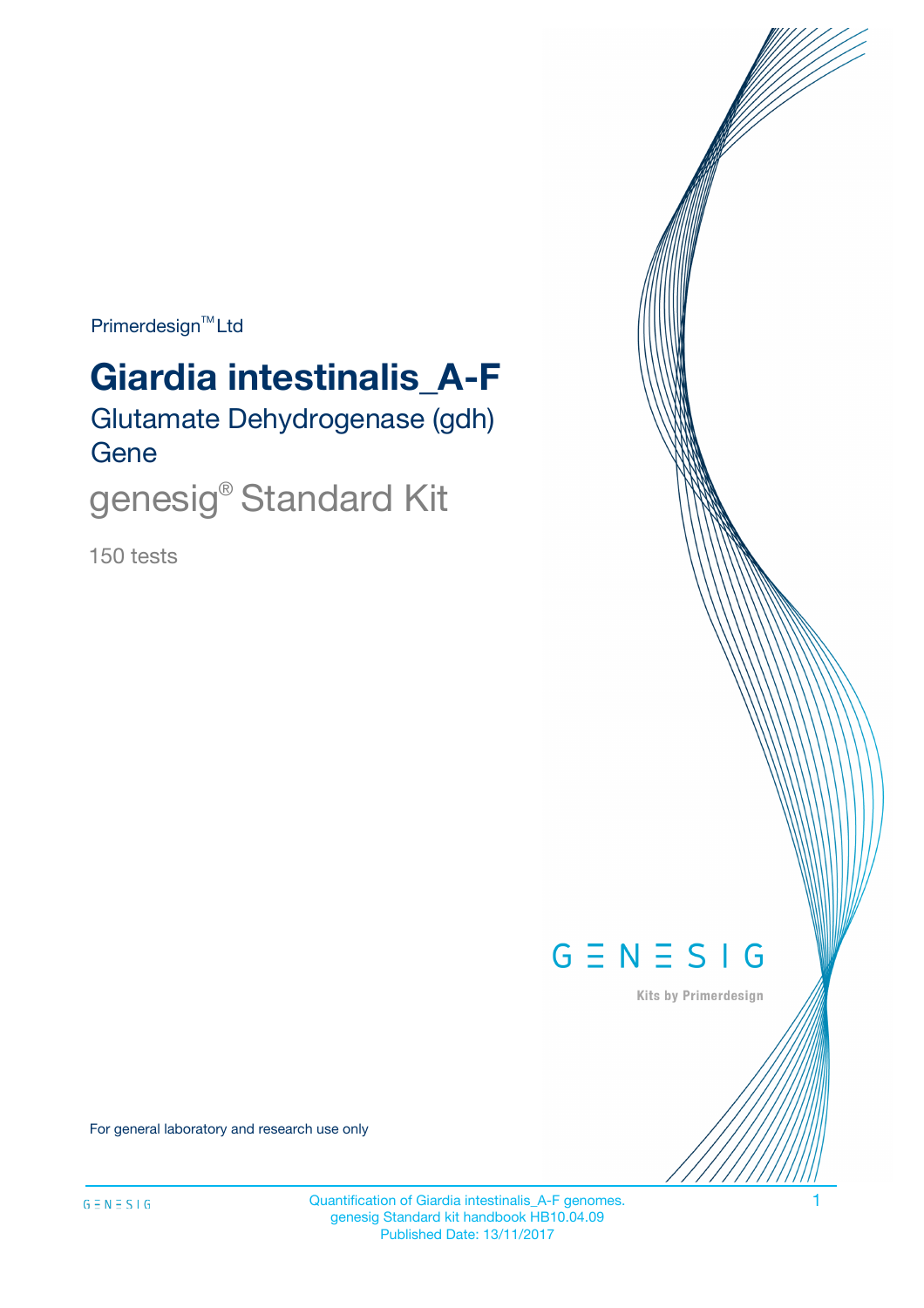### Introduction to Giardia intestinalis\_A-F

Giardiasis is a major diarrheal disease found throughout the world. The flagellate protozoan Giardia intestinalis (also known as Giardia lamblia), its causative agent, is the most commonly identified intestinal parasite in the United States and the most common protozoal intestinal parasite isolated worldwide.

Giardiasis usually represents a zoonosis with cross-infectivity between animals and humans. Giardia has been isolated from the stools of beavers, dogs, cats, rodents, sheep, and cattle. Within Giardia intestinalis there are 7 assemblages, A, B, C, D, E, F, and the more rarely occuring G. Of these, only assemblages A and B can infect humans, whereas, a range of animals can be infected by assemblages A-G.

Giardiasis is caused by ingestion of Giardia cysts, which retain viability in cold water for as long as 2-3 months. After ingestion of cysts, excystation, trophozoite multiplication, and colonization of the upper small bowel occur.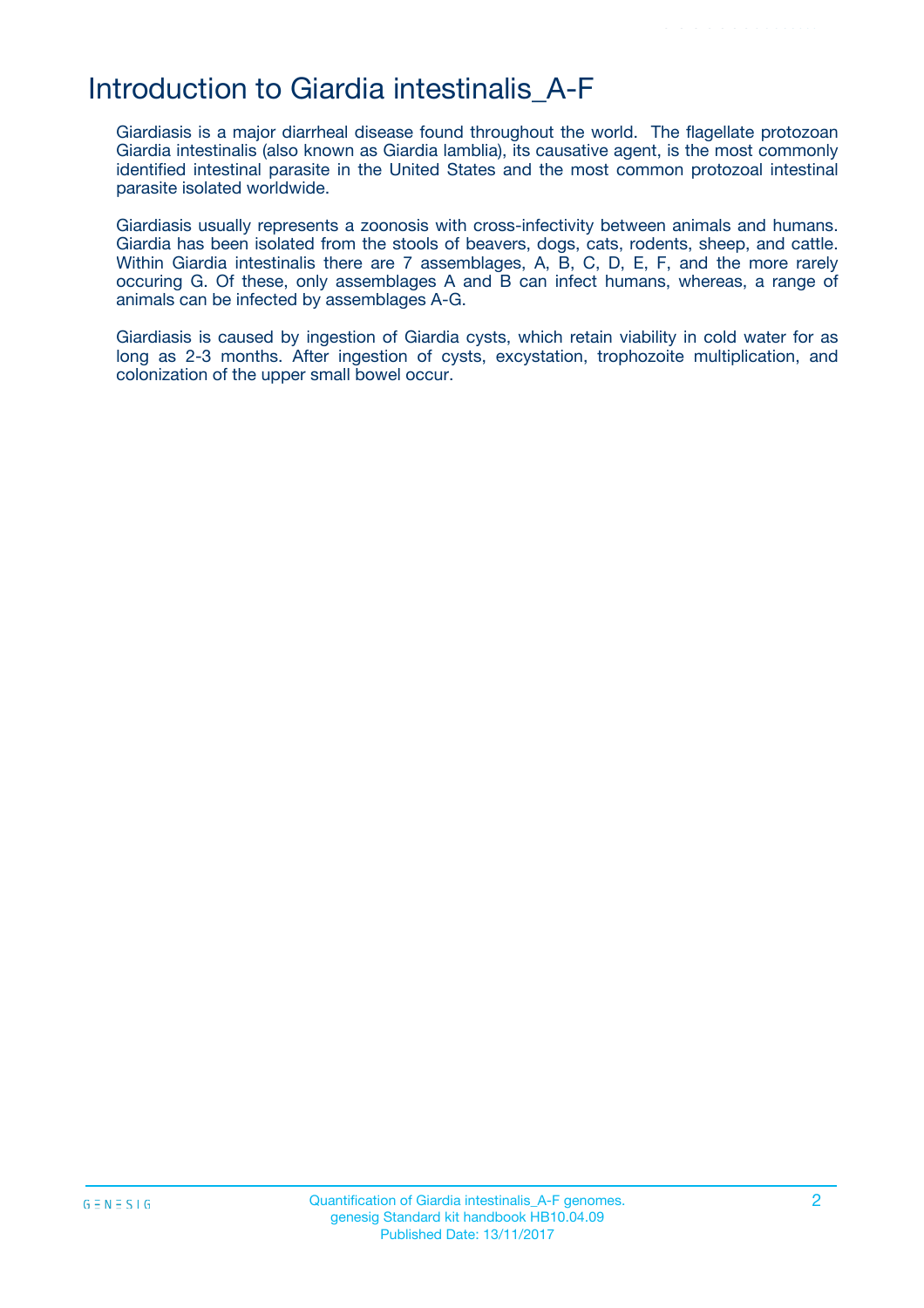# **Specificity**

The Primerdesign genesig Kit for Giardia intestinalis\_A-F (G.intestinalis\_A-F) genomes is designed for the in vitro quantification of G.intestinalis\_A-F genomes. The kit is designed to have the broadest detection profile possible whilst remaining specific to the G.intestinalis\_A-F genome.

The primers and probe sequences in this kit have 100% homology with a broad range of G. intestinalis\_A-F sequences based on a comprehensive bioinformatics analysis.

Our kit for Giardia intestinalis\_A-F (also called Giardia lamblia) genomes is designed for the in vitro quantification of Giardia intestinalis assemblages A to F. Giardia intestinalis has been demonstrated to be a zoonotic infection, and as such the primers have 100% homology with these assemblages known to infect a wide range of animals of veterinary and agricultural significance and humans (See table A). The primers and probe do not detect other species of Giardia or assemblage G of Giardia intestinalis.

If you require further information, or have a specific question about the detection profile of this kit then please send an e.mail to enquiry@primerdesign.co.uk and our bioinformatics team will answer your question.

|  |  |                                            |  |  | <b>Table A</b> summary of organisms infected by the different assemblages (A-F) of Giardia |  |  |
|--|--|--------------------------------------------|--|--|--------------------------------------------------------------------------------------------|--|--|
|  |  | intestinalis. (Giardiasis, B. Fever, 2012) |  |  |                                                                                            |  |  |

| Giardia intestinalis Assemblage | Organisms                                                                                                                                                      |
|---------------------------------|----------------------------------------------------------------------------------------------------------------------------------------------------------------|
| А                               | Human and non-human primates, cattle, water<br>buffalo, farmed bison yaks, sheep, goats, pigs,<br>horses, alpacas, dogs, cats, pet ferrets and<br>chinchillas. |
| В                               | Human and non-human primates, cattle, sheep,<br>pigs, horses, dogs, cats, rabbits, guinea pigs,<br>chinchillas, marsupials, beavers, muskrats and<br>seals.    |
| с                               | Dogs, foxes, wild dogs/dingos, coyotes, wolves,<br>seals, kangaroos, goat and cats.                                                                            |
| D                               | Dogs, foxes, wild dogs/dingos, coyotes, wolves,<br>seals, kangaroos, goat and cats.                                                                            |
| Ε                               | Cattle, yaks, water buffalo, farmed bison,<br>sheep, goats, alpacas, pigs, horses, wild deer,<br>wild dogs/dingos, foxes, cats, chinchillas and<br>wild mice.  |
| F                               | Cats. Rarely in a dogs, pigs and rodents.                                                                                                                      |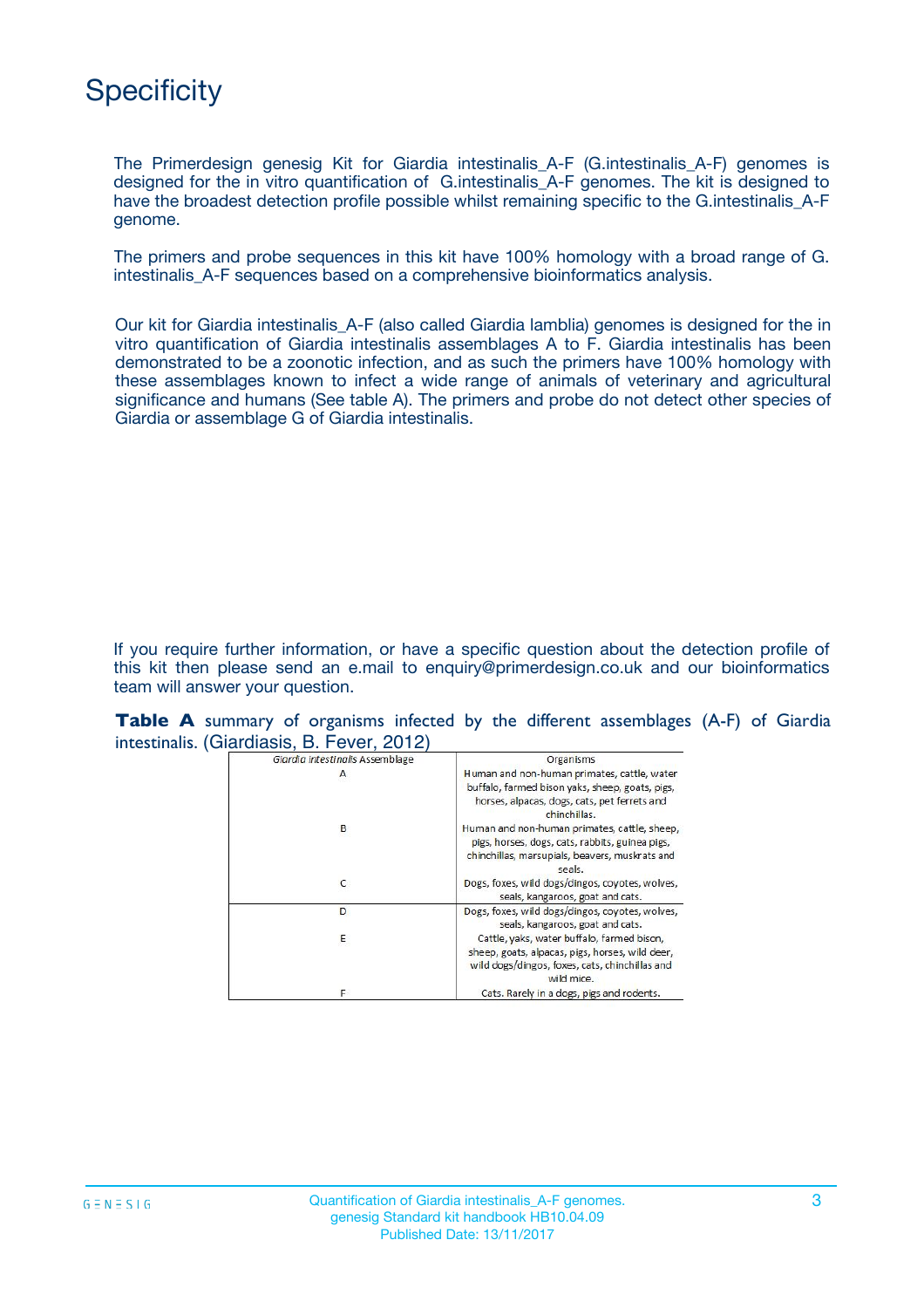# Kit contents

- **G.intestinalis\_A-F specific primer/probe mix (150 reactions BROWN)** FAM labelled
- **G.intestinalis\_A-F positive control template (for Standard curve RED)**
- **RNase/DNase free water (WHITE)** for resuspension of primer/probe mixes
- **Template preparation buffer (YELLOW)** for resuspension of positive control template and standard curve preparation

# Reagents and equipment to be supplied by the user

#### **Real-time PCR Instrument**

#### **DNA extraction kit**

This kit is recommended for use with genesig Easy DNA/RNA extraction kit. However, it is designed to work well with all processes that yield high quality DNA with minimal PCR inhibitors.

#### **oasig**TM **lyophilised or Precision**®**PLUS 2X qPCR Master Mix**

This kit is intended for use with oasig or PrecisionPLUS2X qPCR Master Mix.

**Pipettors and Tips**

**Vortex and centrifuge**

**Thin walled 1.5 ml PCR reaction tubes**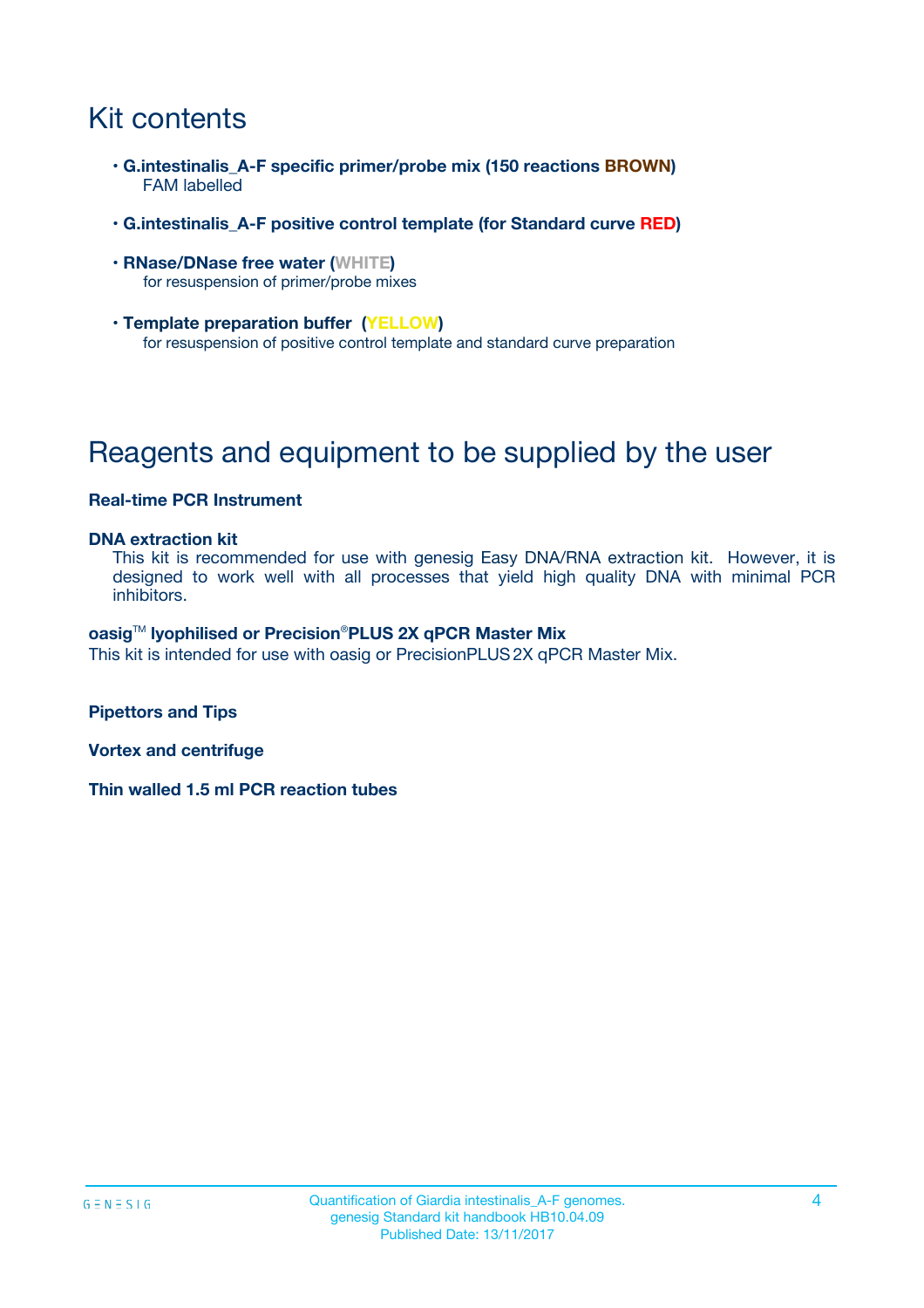### Kit storage and stability

This kit is stable at room temperature but should be stored at -20ºC on arrival. Once the lyophilised components have been resuspended they should not be exposed to temperatures above -20°C for longer than 30 minutes at a time and unnecessary repeated freeze/thawing should be avoided. The kit is stable for six months from the date of resuspension under these circumstances.

If a standard curve dilution series is prepared this can be stored frozen for an extended period. If you see any degradation in this serial dilution a fresh standard curve can be prepared from the positive control.

Primerdesign does not recommend using the kit after the expiry date stated on the pack.

### Suitable sample material

All kinds of sample material suited for PCR amplification can be used. Please ensure the samples are suitable in terms of purity, concentration, and DNA integrity. Always run at least one negative control with the samples. To prepare a negative-control, replace the template DNA sample with RNase/DNase free water.

### Dynamic range of test

Under optimal PCR conditions genesig G.intestinalis\_A-F detection kits have very high priming efficiencies of >95% and can detect less than 100 copies of target template.

### Notices and disclaimers

This product is developed, designed and sold for research purposes only. It is not intended for human diagnostic or drug purposes or to be administered to humans unless clearly expressed for that purpose by the Food and Drug Administration in the USA or the appropriate regulatory authorities in the country of use. During the warranty period Primerdesign genesig detection kits allow precise and reproducible data recovery combined with excellent sensitivity. For data obtained by violation to the general GLP guidelines and the manufacturer's recommendations the right to claim under guarantee is expired. PCR is a proprietary technology covered by several US and foreign patents. These patents are owned by Roche Molecular Systems Inc. and have been sub-licensed by PE Corporation in certain fields. Depending on your specific application you may need a license from Roche or PE to practice PCR. Additional information on purchasing licenses to practice the PCR process may be obtained by contacting the Director of Licensing at Roche Molecular Systems, 1145 Atlantic Avenue, Alameda, CA 94501 or Applied Biosystems business group of the Applera Corporation, 850 Lincoln Centre Drive, Foster City, CA 94404. In addition, the 5' nuclease assay and other homogeneous amplification methods used in connection with the PCR process may be covered by U.S. Patents 5,210,015 and 5,487,972, owned by Roche Molecular Systems, Inc, and by U.S. Patent 5,538,848, owned by The Perkin-Elmer Corporation.

### Trademarks

Primerdesign™ is a trademark of Primerdesign Ltd.

genesig $^\circledR$  is a registered trademark of Primerdesign Ltd.

The PCR process is covered by US Patents 4,683,195, and 4,683,202 and foreign equivalents owned by Hoffmann-La Roche AG. BI, ABI PRISM® GeneAmp® and MicroAmp® are registered trademarks of the Applera Genomics (Applied Biosystems Corporation). BIOMEK® is a registered trademark of Beckman Instruments, Inc.; iCycler™ is a registered trademark of Bio-Rad Laboratories, Rotor-Gene is a trademark of Corbett Research. LightCycler™ is a registered trademark of the Idaho Technology Inc. GeneAmp®, TaqMan® and AmpliTaqGold® are registered trademarks of Roche Molecular Systems, Inc., The purchase of the Primerdesign reagents cannot be construed as an authorization or implicit license to practice PCR under any patents held by Hoffmann-LaRoche Inc.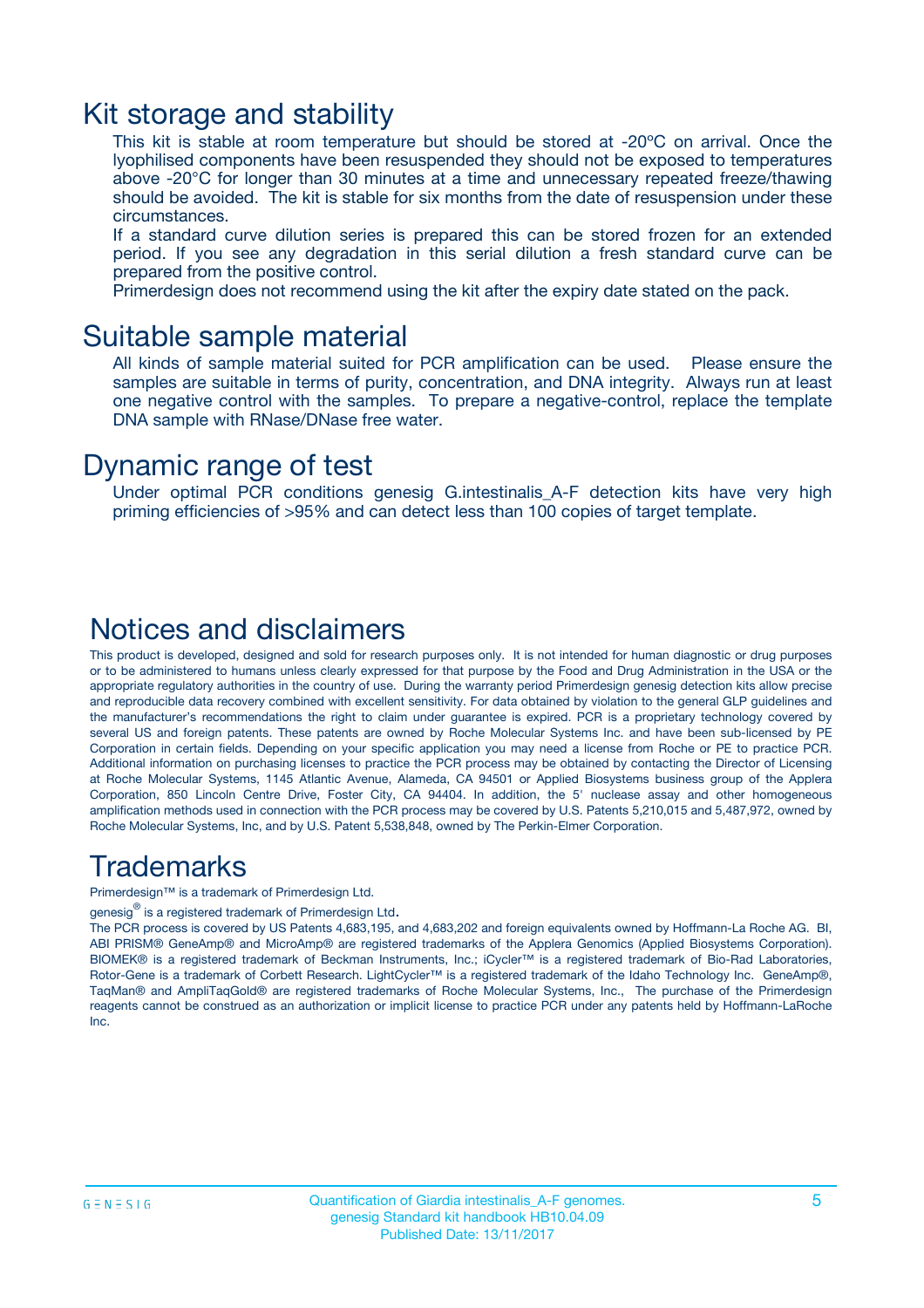## Principles of the test

#### **Real-time PCR**

A G.intestinalis\_A-F specific primer and probe mix is provided and this can be detected through the FAM channel.

The primer and probe mix provided exploits the so-called TaqMan® principle. During PCR amplification, forward and reverse primers hybridize to the G.intestinalis\_A-F DNA. A fluorogenic probe is included in the same reaction mixture which consists of a DNA probe labeled with a 5`-dye and a 3`-quencher. During PCR amplification, the probe is cleaved and the reporter dye and quencher are separated. The resulting increase in fluorescence can be detected on a range of qPCR platforms.

#### **Positive control**

For copy number determination and as a positive control for the PCR set up, the kit contains a positive control template. This can be used to generate a standard curve of G.intestinalis\_A-F copy number / Cq value. Alternatively the positive control can be used at a single dilution where full quantitative analysis of the samples is not required. Each time the kit is used, at least one positive control reaction must be included in the run. A positive result indicates that the primers and probes for detecting the target G.intestinalis\_A-F gene worked properly in that particular experimental scenario. If a negative result is obtained the test results are invalid and must be repeated. Care should be taken to ensure that the positive control does not contaminate any other kit component which would lead to false-positive results. This can be achieved by handling this component in a Post PCR environment. Care should also be taken to avoid cross-contamination of other samples when adding the positive control to the run. This can be avoided by sealing all other samples and negative controls before pipetting the positive control into the positive control well.

#### **Negative control**

To validate any positive findings a negative control reaction should be included every time the kit is used. For this reaction the RNase/DNase free water should be used instead of template. A negative result indicates that the reagents have not become contaminated while setting up the run.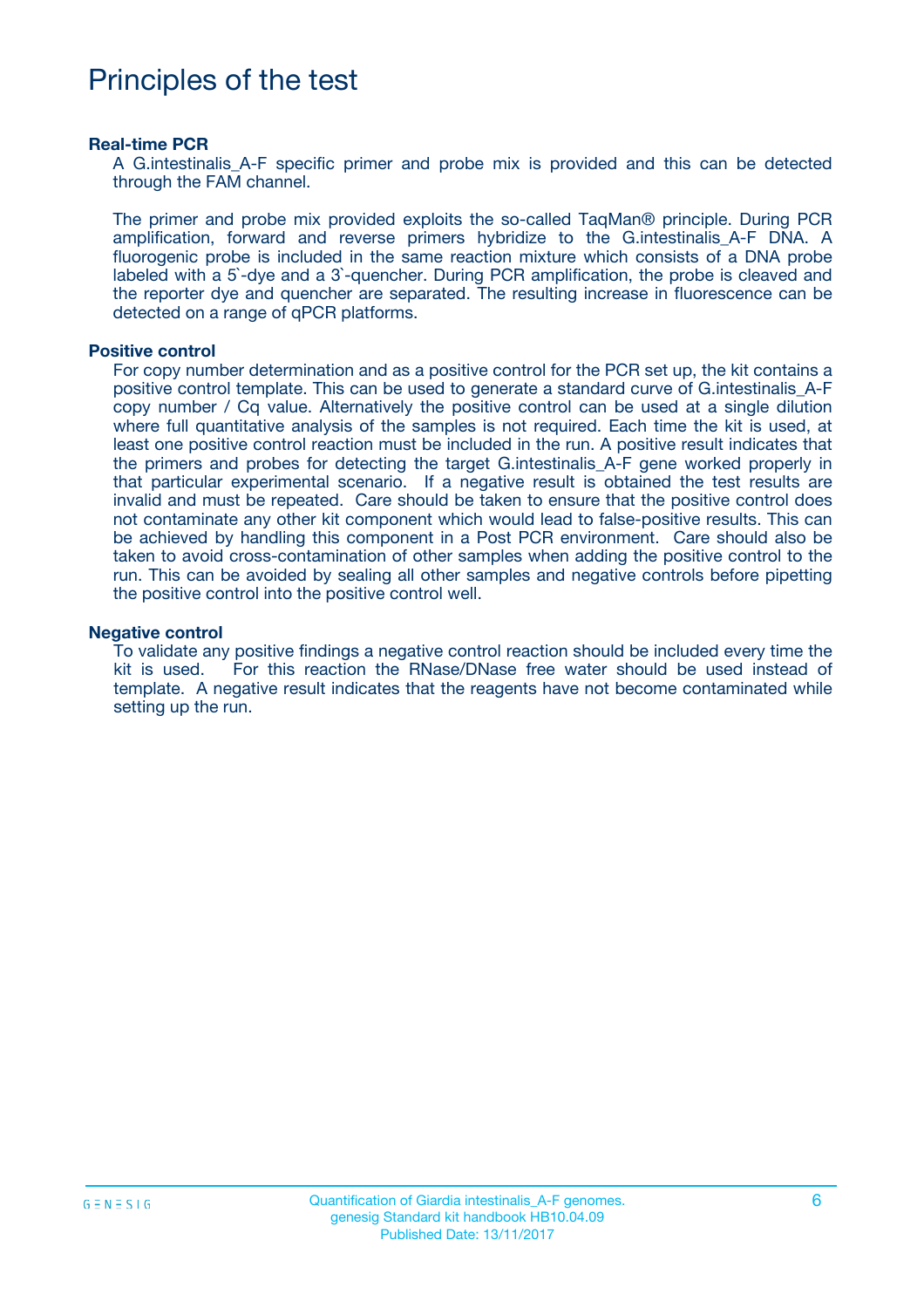### Resuspension protocol

To minimize the risk of contamination with foreign DNA, we recommend that all pipetting be performed in a PCR clean environment. Ideally this would be a designated PCR lab or PCR cabinet. Filter tips are recommended for all pipetting steps.

#### **1. Pulse-spin each tube in a centrifuge before opening.**

This will ensure lyophilised primer and probe mix is in the base of the tube and is not spilt upon opening the tube.

#### **2. Resuspend the kit components in the RNase/DNase free water supplied, according to the table below.**

To ensure complete resuspension, vortex each tube thoroughly.

| Component - resuspend in water              |          |  |  |
|---------------------------------------------|----------|--|--|
| <b>Pre-PCR pack</b>                         |          |  |  |
| G.intestinalis_A-F primer/probe mix (BROWN) | $165$ ul |  |  |

### **3. Resuspend the positive control template in the template preparation buffer supplied, according to the table below:**

To ensure complete resuspension, vortex the tube thoroughly.

| Component - resuspend in template preparation buffer |  |  |  |
|------------------------------------------------------|--|--|--|
| <b>Post-PCR heat-sealed foil</b>                     |  |  |  |
| G.intestinalis_A-F Positive Control Template (RED) * |  |  |  |

\* This component contains high copy number template and is a VERY significant contamination risk. It must be opened and handled in a separate laboratory environment, away from the other components.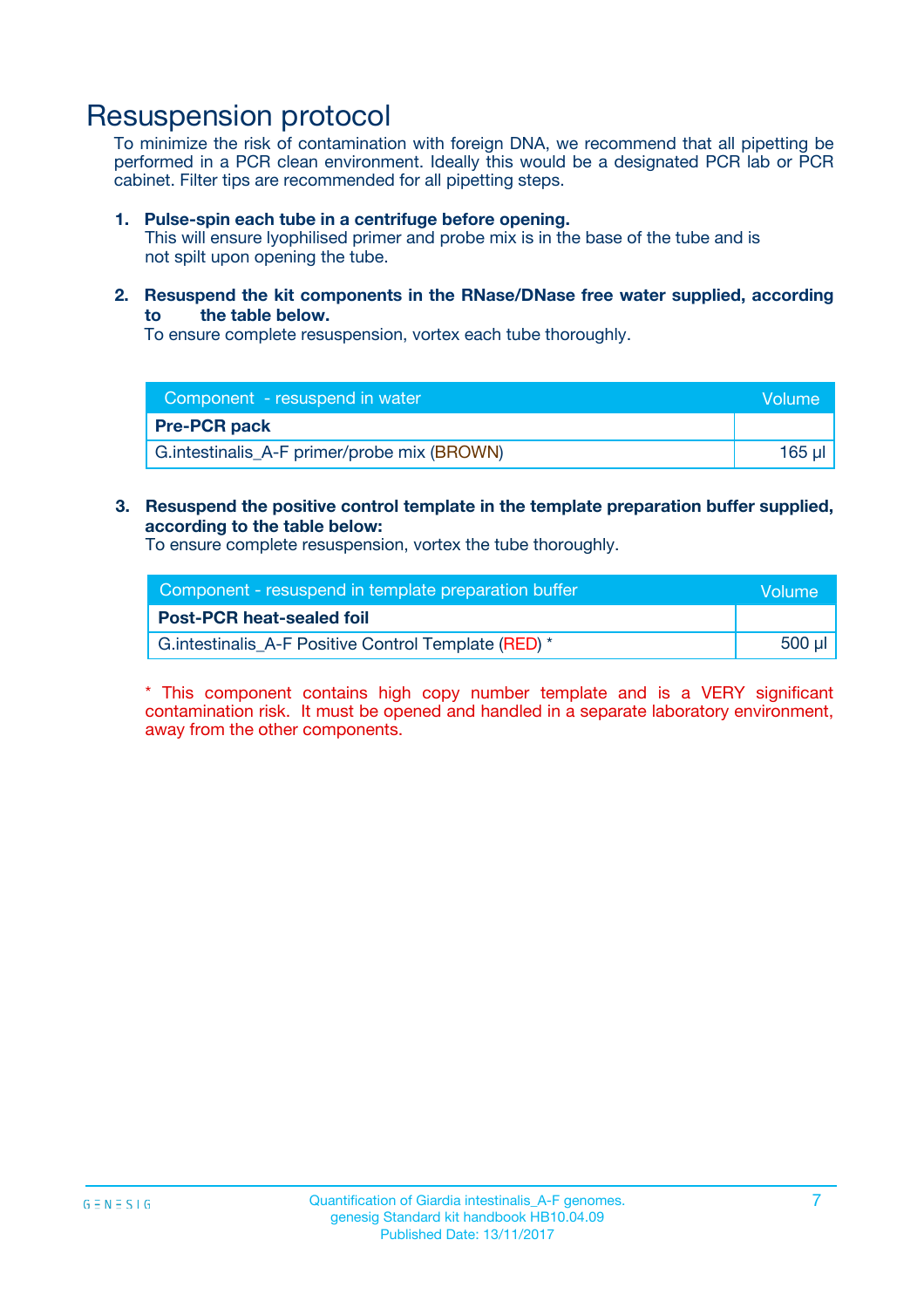# qPCR detection protocol

**1. For each DNA sample prepare a reaction mix according to the table below:** Include sufficient reactions for positive and negative controls.

| Component                                   | Volume   |  |
|---------------------------------------------|----------|--|
| oasig or PrecisionPLUS 2X qPCR Master Mix   | 10 $\mu$ |  |
| G.intestinalis_A-F primer/probe mix (BROWN) |          |  |
| <b>RNase/DNase free water (WHITE)</b>       |          |  |
| <b>Final Volume</b>                         |          |  |

- **2. Pipette 15µl of this mix into each well according to your qPCR experimental plate set up.**
- **3. Prepare DNA templates for each of your samples.**
- **4. Pipette 5µl of DNA template into each well, according to your experimental plate set up.**

For negative control wells use 5µl of RNase/DNase free water. The final volume in each well is 20µl.

**5. If a standard curve is included for quantitative analysis, prepare a reaction mix according to the table below:**

| Component                                   |  |  |
|---------------------------------------------|--|--|
| oasig or PrecisionPLUS 2X qPCR Master Mix   |  |  |
| G.intestinalis_A-F primer/probe mix (BROWN) |  |  |
| <b>RNase/DNase free water (WHITE)</b>       |  |  |
| <b>Final Volume</b>                         |  |  |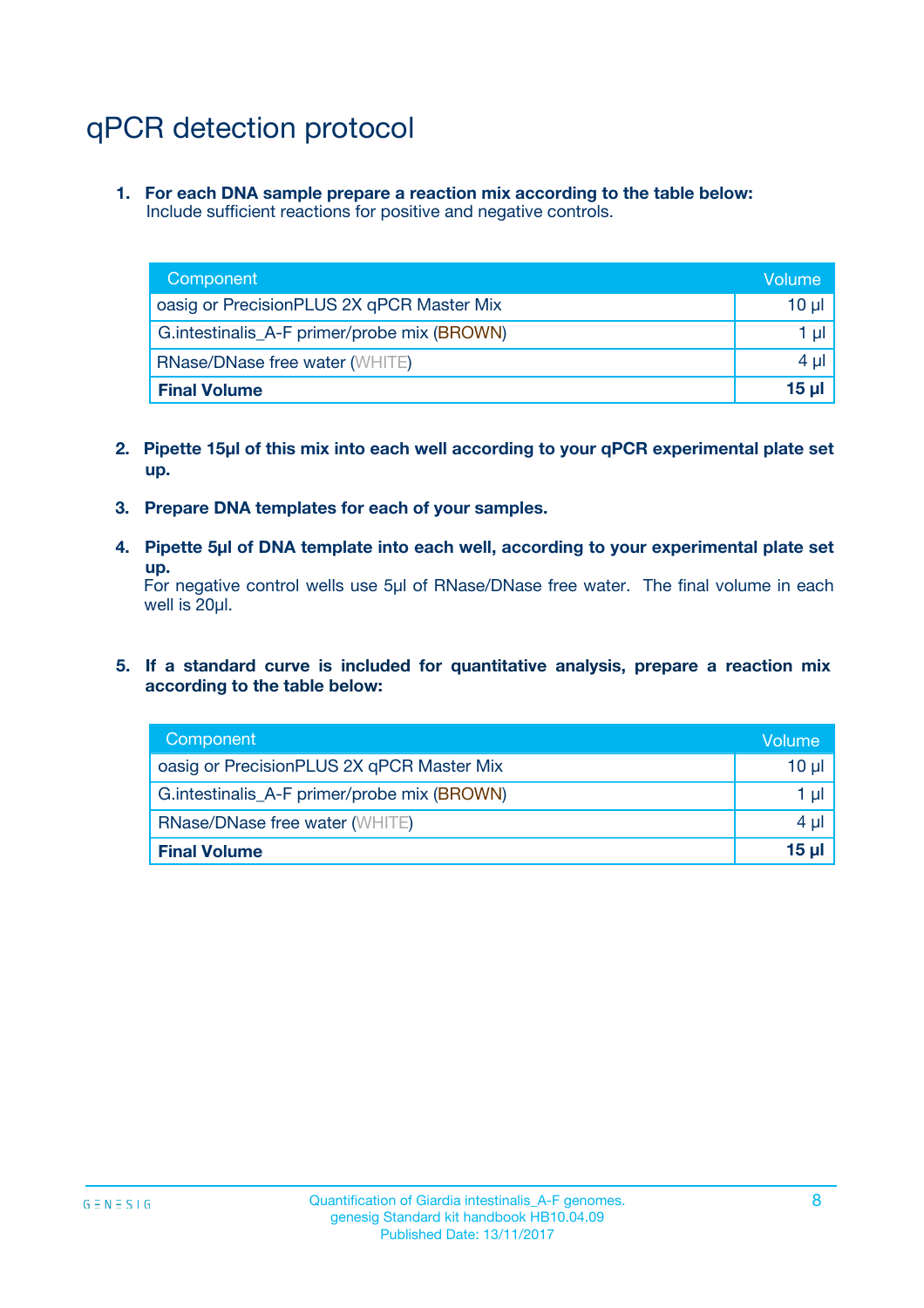### **6. Preparation of a standard curve dilution series.**

- 1) Pipette 90µl of template preparation buffer into 5 tubes and label 2-6
- 2) Pipette 10µl of Positive Control Template (RED) into tube 2
- 3) Vortex thoroughly
- 4) Change pipette tip and pipette 10µl from tube 2 into tube 3
- 5) Vortex thoroughly

Repeat steps 4 and 5 to complete the dilution series

| <b>Standard Curve</b>         | <b>Copy Number</b>     |
|-------------------------------|------------------------|
| Tube 1 Positive control (RED) | $2 \times 10^5$ per µl |
| Tube 2                        | $2 \times 10^4$ per µl |
| Tube 3                        | $2 \times 10^3$ per µl |
| Tube 4                        | $2 \times 10^2$ per µl |
| Tube 5                        | 20 per µl              |
| Tube 6                        | 2 per µl               |

7. Pipette 5µl of standard template into each well for the standard curve according to your experimental plate set up. The final volume in each well is 20µl.

# qPCR amplification protocol

Amplification conditions using oasig or PrecisionPLUS2X qPCR Master Mix.

|             | <b>Step</b>       | <b>Time</b>     | Temp  |
|-------------|-------------------|-----------------|-------|
|             | Enzyme activation | 2 min           | 95 °C |
|             | Denaturation      | 10 <sub>s</sub> | 95 °C |
| Cycling x50 | DATA COLLECTION * | 60 s            | 60 °C |

\* Fluorogenic data should be collected during this step through the FAM channel